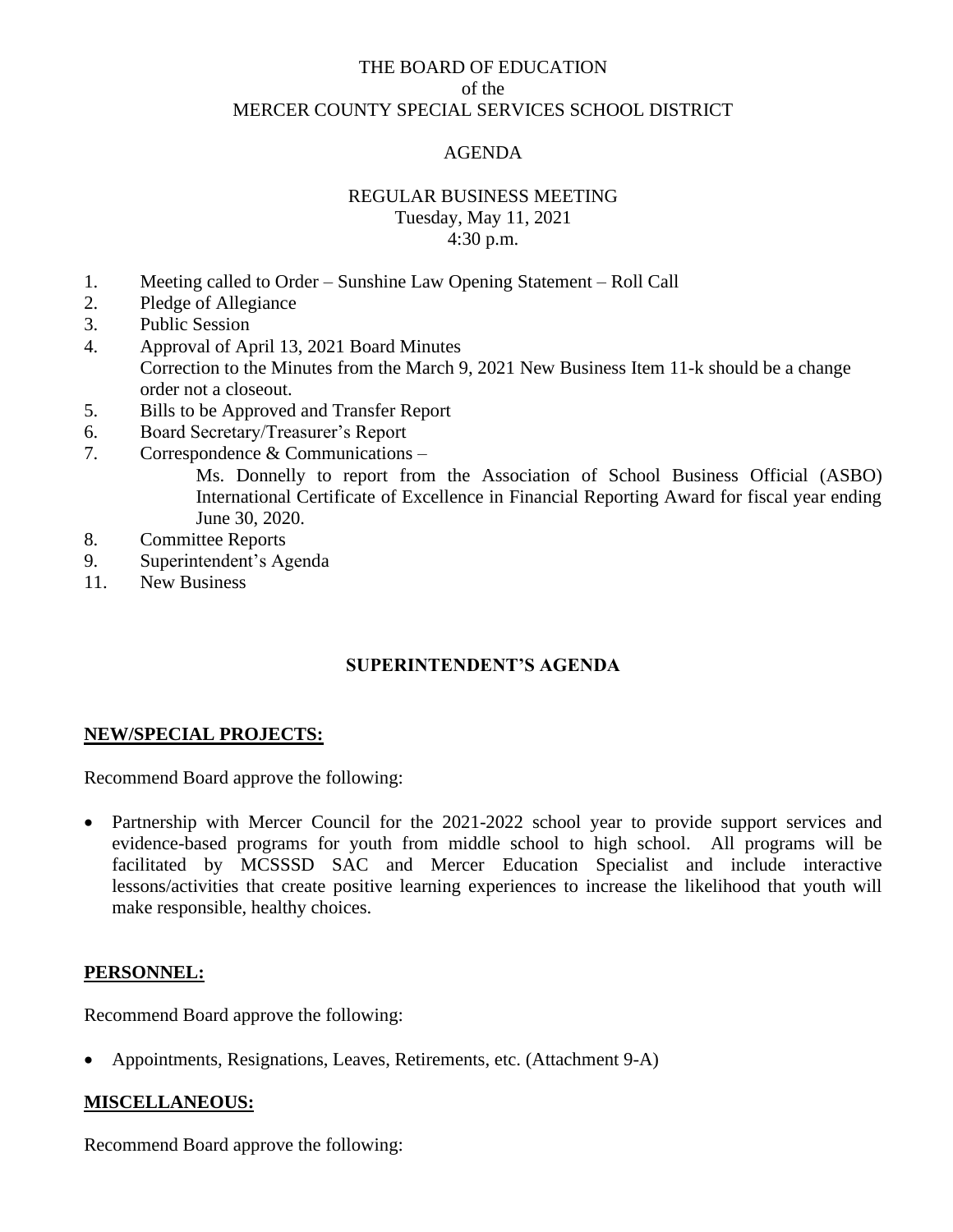AGENDA – MCSSSD May 11, 2021 Page 2

- Revised 2020-2021 MCSSSD School Year Calendar (previously approved 02/02/2021). This calendar changes the last day of school from June 24, 2021 to June 25, 2021 which is the result of a snow day. (Attachment 9-B)
- Revised and/or New Policies, Regulations, or By-Laws First Reading

**First Reading** -- Revised and/or New Policies, Regulations, or By-Laws

*BYLAWS* None

*POLICIES* None

*REGULATIONS* None

**Second Reading** -- Revised and/or New Policies, Regulations, or By-Laws

#### *BYLAWS*

B0145 Board Member Resignation and Removal (M)

#### *POLICIES*

| P <sub>1643</sub>    | Family Leave $(M)$ – NEW                          |
|----------------------|---------------------------------------------------|
| P <sub>2415</sub>    | Every Student Succeeds Act (M)                    |
| P <sub>2415.02</sub> | Title I – Fiscal Responsibilities $(M)$           |
| P <sub>2415.05</sub> | Student Surveys, Analysis, and/or Evaluations (M) |
| P <sub>2415.20</sub> | Every Student Succeeds Act Complaints (M)         |
| P5330.01             | Administration of Medical Cannabis (M)            |
| P7425                | Lead Testing of Water in Schools (M)              |
| P7440                | School District Security (M)                      |
| P7510                | Use of School Facilities (M)                      |
| P9713                | Recruitment by Special Interest Groups (M)        |

### *REGULATIONS*

| R1642    | Earned Sick Leave Law (M)                 |
|----------|-------------------------------------------|
| R2415.20 | Every Student Succeeds Act Complaints (M) |
| R5330.01 | Administration of Medical Cannabis (M)    |
| R7425    | Lead Testing of Water in Schools (M)      |
| R7440    | School District Security (M)              |
| R7510    | Use of School Facilities (M)              |

**Abolished** -- Policies, Regulations, or By-Laws NONE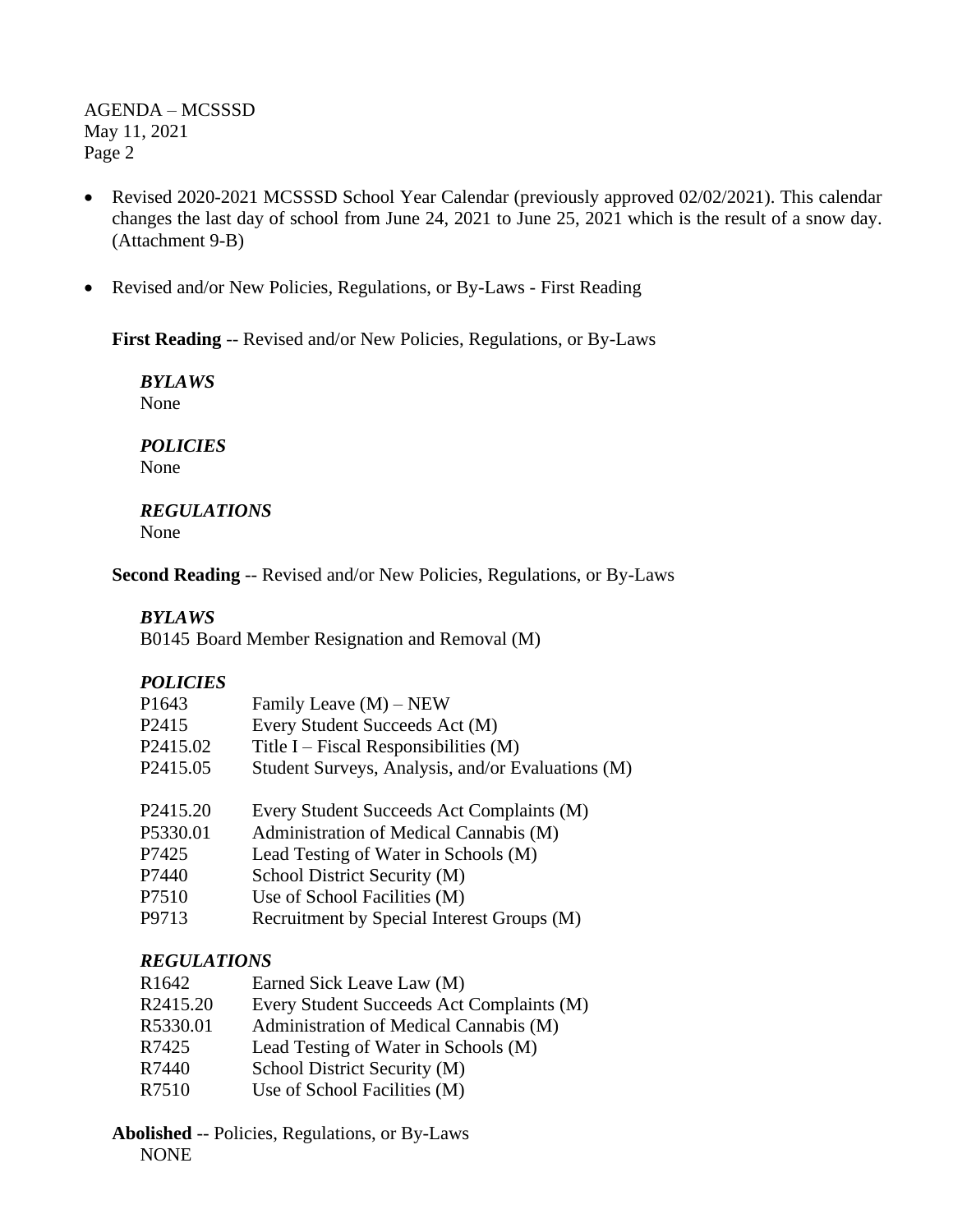AGENDA – MCSSSD May 11, 2021 Page 3

# **REPORTS:**

Recommend Board approve the following:

- Fire and Security Drill(s) for the month of April 2021 (Attachment 9-C)
- Harassment, Intimidation & Bullying as of April 2021

| <b>Month</b> | <b>Investigations</b> | <b>HIB</b> | Non-HIB |
|--------------|-----------------------|------------|---------|
| July         |                       |            |         |
| August       |                       |            |         |
| September    |                       |            |         |
| October      |                       |            |         |
| November     |                       |            |         |
| December     |                       |            |         |
| January      |                       |            |         |
| February     |                       |            |         |
| March        |                       |            |         |
| April        |                       |            |         |
| <b>TOTAL</b> |                       |            |         |

• Enrollment Data as of April 2021

|               | July | Aug | <b>Sep</b> | Oct | <b>Nov</b> | <b>Dec</b> | Jan | Feb | Mar | Apr | <b>May</b> | Jun<br>e |
|---------------|------|-----|------------|-----|------------|------------|-----|-----|-----|-----|------------|----------|
| 2019-<br>2020 | 497  | 498 | 548        | 546 | 546        | 551        | 544 | 559 | 563 | 561 | 561        | 560      |
| 2020-<br>2021 | 428  | 428 | 496        | 501 | 503        | 505        | 506 | 502 | 501 | 501 |            |          |

|                                 | 03/31/2021 | 04/30/2021 |
|---------------------------------|------------|------------|
| Mercer High School              | 244        | 241        |
| <b>Mercer Elementary School</b> | 189        | 189        |
| <b>Regional Day</b>             |            |            |
| Joseph F. Cappello School       |            |            |
| TOTAL:                          |            |            |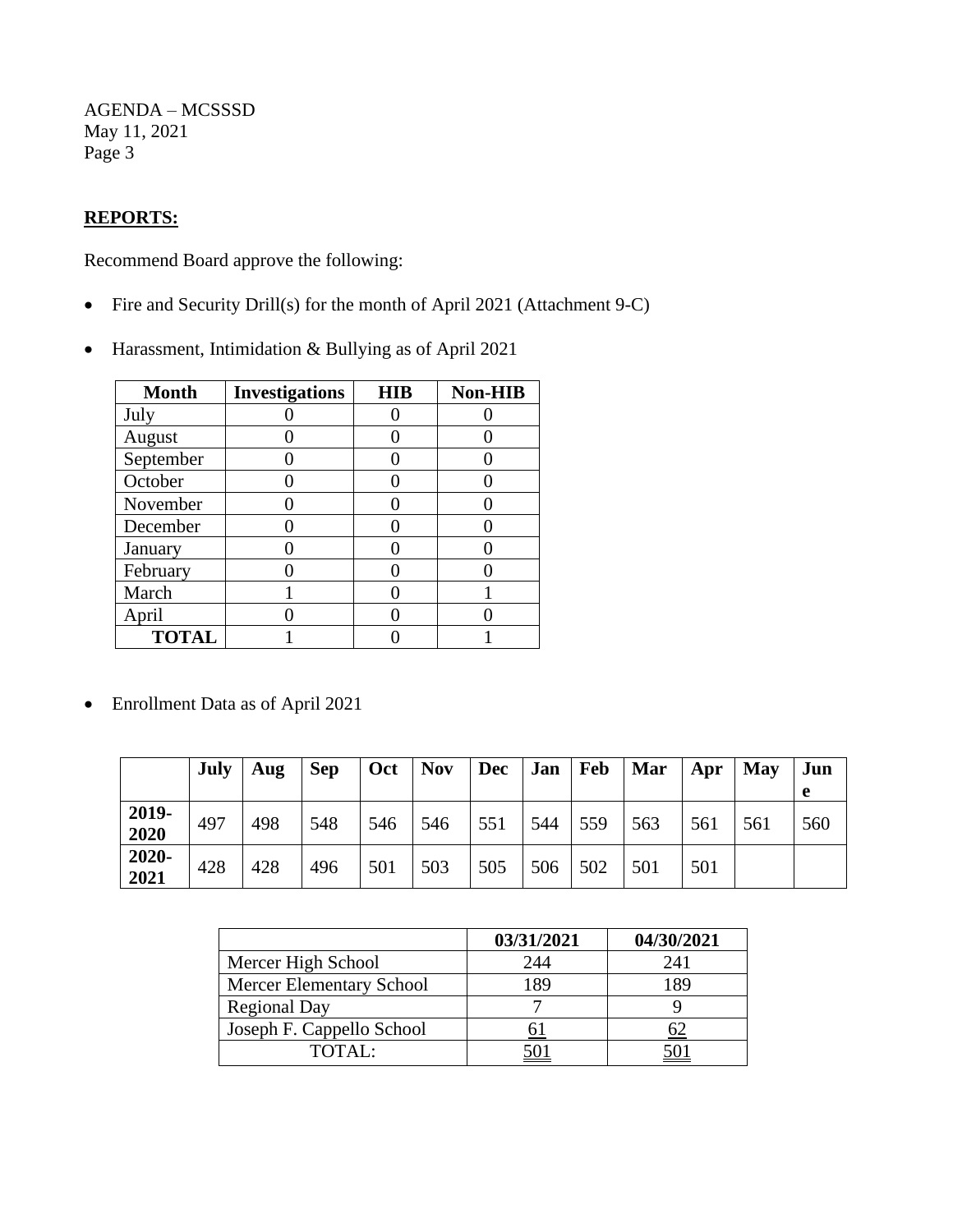AGENDA – MCSSSD May 11, 2021 Page 4

#### 11. **NEW BUSINESS**

Recommend Board approve the following:

- a. Approve to continue to contract with Realtime Information Technology, Incorporated for the Student Database Management System, Cafeteria Point of Sale System and Emergency Notification System for the period July 1, 2021 through June 30, 2022 in the amount of \$18,759.80.
- b. Approve the Affiliation Agreement between Mercer County Special Services School District Project Child Clinic Program and The Learning Center beginning July 1, 2021 through June 30, 2022 (Attachment 11-b).
- c. Approve agreement with Paul's Commodity Hauling, Inc. to provide delivery of State Food Commodities to be managed and invoiced through Sodexo for the 2021/2022 school year per agreement (Attachment 11-c).
- d. Approve to accept the CRRSA Act Elementary and Secondary School Emergency Relief Fund II (ESSER II) in the amount of \$149,746 for allowable costs incurred on or after March 13, 2020; obligated through September 30, 2023.
- e. Approve the Food Service Management Company Cost Reimbursable Contract Renewal at the Management/Administrative Flat Fee of \$55,795.10 with a break-even guarantee with Sodexo Incorporated for School Year 2021/2022 (attachment 11-e).
- f. Approve the Architect of Record Services to DI Group Architecture, LLC for the period July 1, 2021 through June 30, 2022.
- g. Approve to renew Cooperative Purchasing Agreement with Hunterdon Educational Services Commission, Education Services Commission of NJ and Mercer County Cooperative Contract Purchasing System.
- h. Approve Lease Agreement between Mercer County Special Services School District and Specialized Education of NJ Inc. for the 2021/2022 school year (Attachment 11-h).
- i. Staff and Student Travel (Attachment 11-i).
- j. Approval of Transportation Contract(s), Bids, Renewals and Addendum (11-j).
- k. Approve resolution authorizing member participation of the South Hunterdon Board of Education with Mercer County Special Services School District as the lead agency for the Cooperative Pricing Agreement 103-MCSSSDCPS for the purchase of goods and services (Attachment 11-k).
- l. Approve the use of the Hamilton Police for the safety and security of students and staff at Mercer High School and Mercer Elementary School during 2021/2022 school year as needed by the Principal at the Township extra duty hourly pay rate.